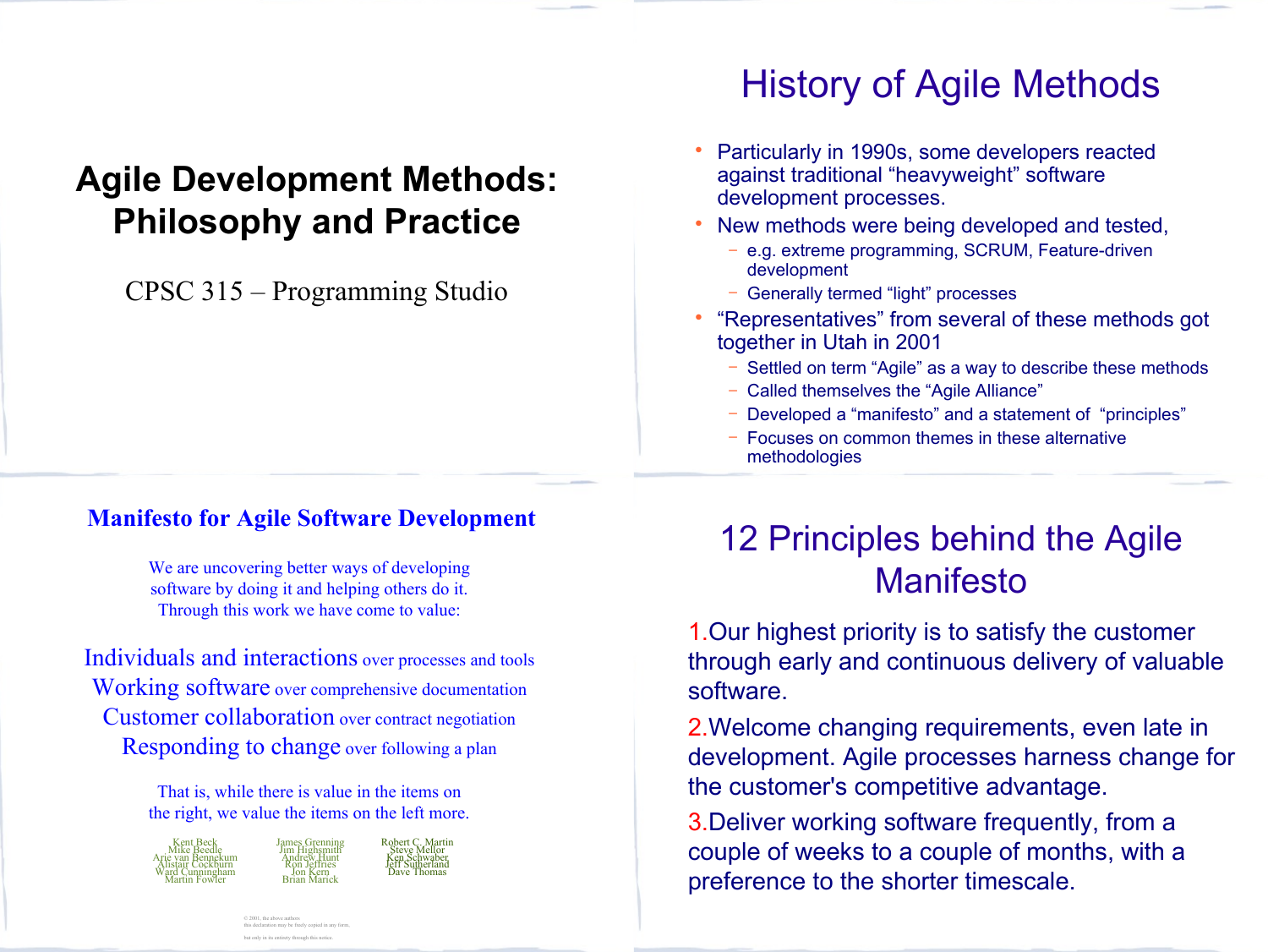## 12 Principles behind the Agile Manifesto

- 4. Business people and developers must work together daily throughout the project.
- 5. Build projects around motivated individuals. Give them the environment and support they need, and trust them to get the job done.
- 6. The most efficient and effective method of conveying information to and within a development team is face-to-face conversation.

## 12 Principles behind the Agile Manifesto

- 7. Working software is the primary measure of progress.
- 8. Agile processes promote sustainable development. The sponsors, developers, and users should be able to maintain a constant pace indefinitely.
- 9. Continuous attention to technical excellence and good design enhances agility.

## 12 Principles behind the Agile Manifesto

- 10.Simplicity--the art of maximizing the amount of work not done--is essential.
- 11.The best architectures, requirements, and designs emerge from self-organizing teams.
- 12.At regular intervals, the team reflects on how

to become more effective, then tunes and adjusts its behavior accordingly.

## Individuals and Interactions over Processes and Tools

- People make biggest impact on success
	- − Process and environment help, but will not create success
- Strong individuals not enough without good team interaction.
	- − Individuals may be stronger based on their ability to work on a team
- Tools can help, but bigger and better tools can hinder more than help
	- Simpler tools can be better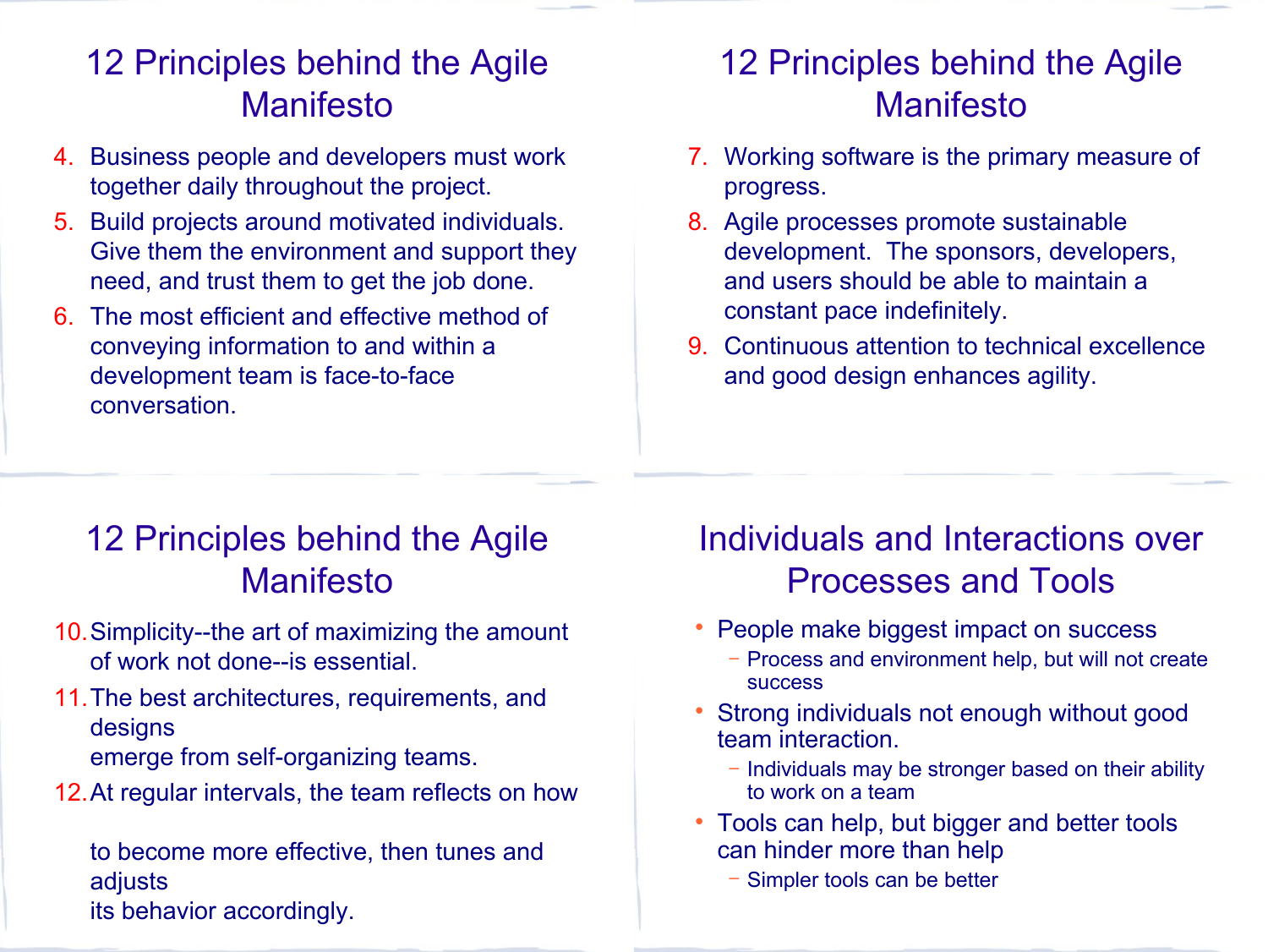### Working Software over Comprehensive Documentation

- Documentation important, but too much is worse than too little
	- − Long time to produce, keep in sync with code
	- − Keep documents short and salient
- Focus effort on producing code, not descriptions of it
	- − Code should document itself (this does not eliminate the need for commenting!!!)
	- − Knowledge of code kept within the team
- *Produce no document unless its need is immediate and significant.*

## Customer Collaboration over Contract Negotiation

- Not reasonable to specify what's needed and then have no more contact until final product delivered
- Get regular customer feedback
- Use contracts to specify customer interaction rather than requirements, schedule, and cost

## Responding to Change over Following a Plan

- Environment, requirements, and estimates of work required will change over course of large project.
- Planning out a whole project doesn't hold up
	- − Changes in shape, not just in time
- Keep planning realistic
	- − Know tasks for next couple of weeks
	- − Rough idea of requirements to work on next few months
	- Vaque sense of what needs to be done over year

# Extreme Programming (XP)

- One of the most well-known agile methods
- Developed in 1990s
	- − Kent Beck, 1996
	- − Chrysler Comprehensive Compensation **Project**
	- − Published book in 1999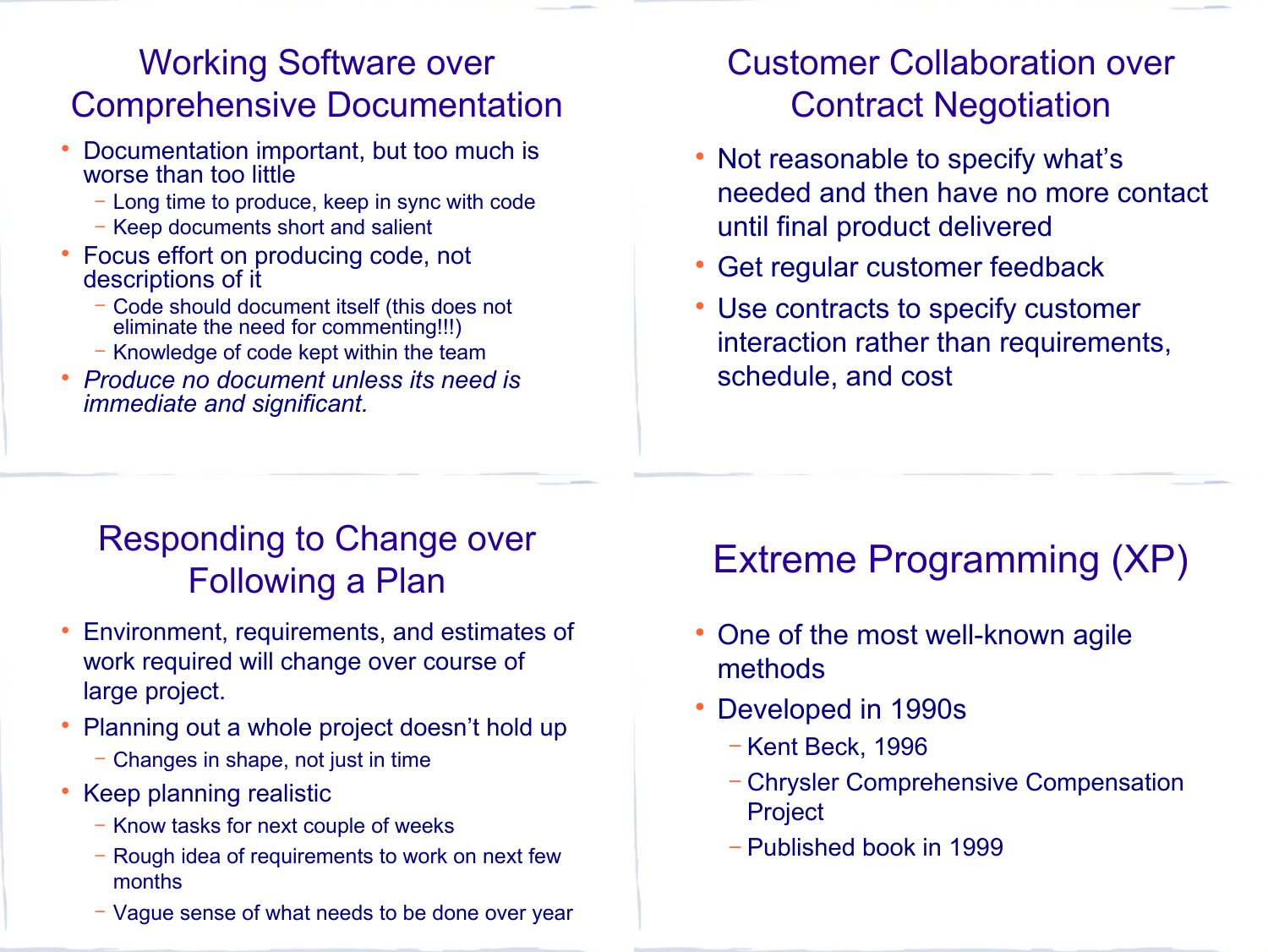# Extreme Programming **Practices**

- 1. On-Site Customer
	- Customer is actively involved with development process
	- − Customer gives "User Stories"
		- Short, informal "stories" describing features
		- Keep on "story cards"

#### 2. Planning Game

- − Developers and customers together plan project
- Developers give cost estimates to "stories" and a budget of how much they can accomplish
	- Can use abstract accounting mechanism
	- Later compare to actual cost, to improve estimates over time
- − Customer prioritizes stories to fit within budget

# Extreme Programming **Practices**

### 3. Metaphor

- − Come up with metaphor that describes how the whole project will fit together
- − The picture in a jigsaw puzzle
- − Provides framework for discussing project in team
- − Tools and materials often provide good metaphors

### 4. Small Releases

- − Time between releases drastically reduced A few weeks/months
- − Multiple iterations
- − Can have intermediate iterations between bigger "releases"

# Extreme Programming **Practices**

### 5. Testing

- − Test-first programming
- − Unit testing frequently by developers
- − Acceptance tests defined by customers

### 6. Simple Design

- − Principles discussed in earlier lectures
- Design should be quick, not elaborate
- Pick the simplest thing that could possibly work
- Resist adding stuff not ready yet

# Extreme Programming **Practices**

- 7. Refactoring
	- − Code gets worse with feature adds, bug fixes
	- − Rewrite small sections of code *regularly*
	- − Rerun all unit tests to know nothing broken
		- Means you should have designed comprehensive tests
- 8. Pair Programming
	- − Discussed later
- 9. Collective Ownership
	- − Anyone can edit anything
	- − Errors are the fault of the whole team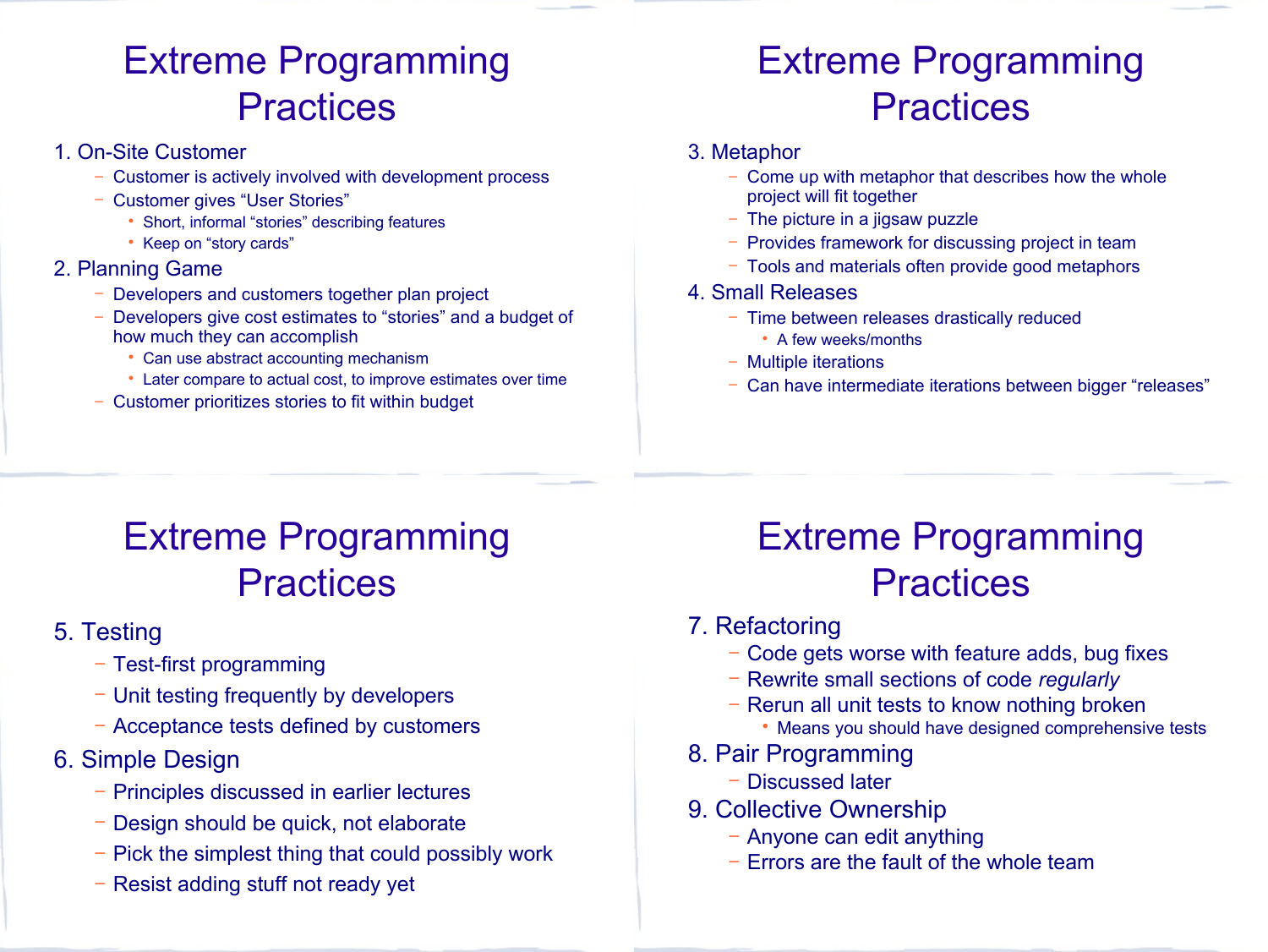# Extreme Programming **Practices**

- 10. Continuous Integration
	- − Commit changes frequently (several times a day)
	- − Verify against entire test suite!

### 11. Coding Standards

- − Enables effective teamwork
- 12. Sustainable Pace
	- − No overtime
	- − Only exceptions in final week
	- − Good estimation skills for budgeting will help ensure reasonable times
	- Time less likely to be wasted in pairs, bullpen rooms
	- − Plan time each day for administrative work (<1 hour), breaks

# **SCRUM**

- Idea first appeared in a business journal in 1986 (applied to product development management).
- Used in software development and presented in 1995 paper.
- Term is based on rugby term
- Small cross-functional teams

# SCRUM Practices

- Product and release *backlog*
	- − A list of the features to be implemented in the project (subdivided to next release), ordered by priority
	- − Can adjust over time as needed, based on feedback
	- − A product manager is responsible for maintaining

# SCRUM Practices

- *Burn-down* chart
	- − Make best estimate of time to complete what is currently in the backlog
	- − Plot the time on a chart
	- − By studying chart, understand how team functions
	- − Ensure burndown to 0 at completion date
		- By adjusting what's in the backlog
		- By adjusting the completion date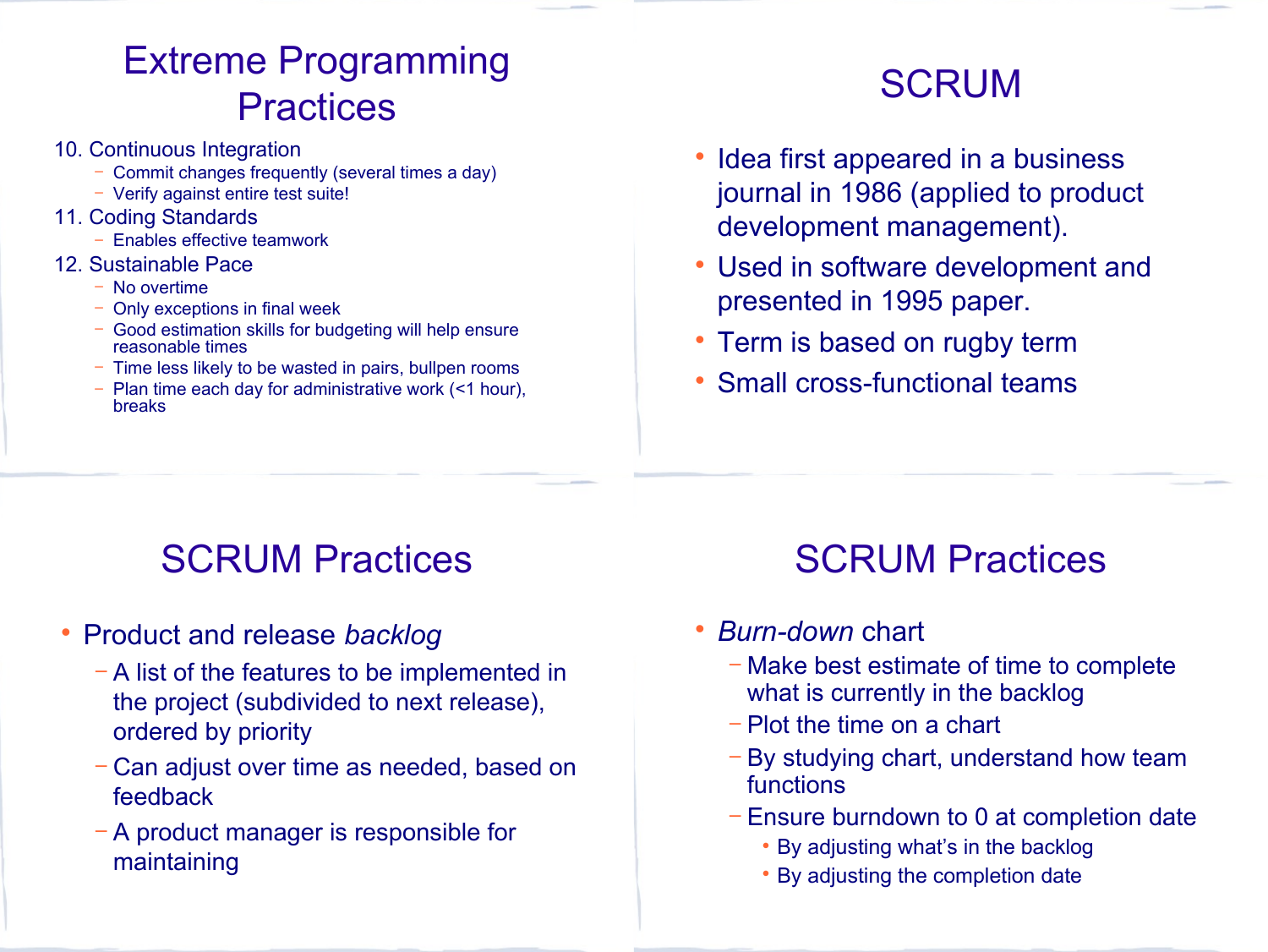## SCRUM Practices

- The *sprint*
	- The sprint is a  $~1$  month period after which some product is delivered
	- Features are assigned from the product backlog to a sprint backlog
		- Features divided into smaller tasks for sprint backlog
		- Feature list is fixed for sprint
	- − Planning meeting
		- Tasks can be assigned to team members
		- Team members have individual estimates of time taken per item
	- − During sprint, work through features, and keep a burn-down chart for the sprint
	- New functionality is produced by the end of the sprint
	- After sprint, a review meeting is held to evaluate the sprint

## SCRUM Practices

- Scrum meeting
	- − 15 minute *daily* meeting
	- − All team members show up
	- Quickly mention what they did since last Scrum, any obstacles encountered, and what they will do next
	- Some team member volunteers or is appointed to be the *Scrum Master* - in charge of Scrum meeting, and responsible for seeing that issues raised get addressed
	- − Customers, management encouraged to observe

# SCRUM Practices



from wikipedia.org

# Other Agile Methods

- Crystal
- Feature-driven development (FDD)
- Adaptive software development (ASD)
- Dynamic System Development Method (DSDM)